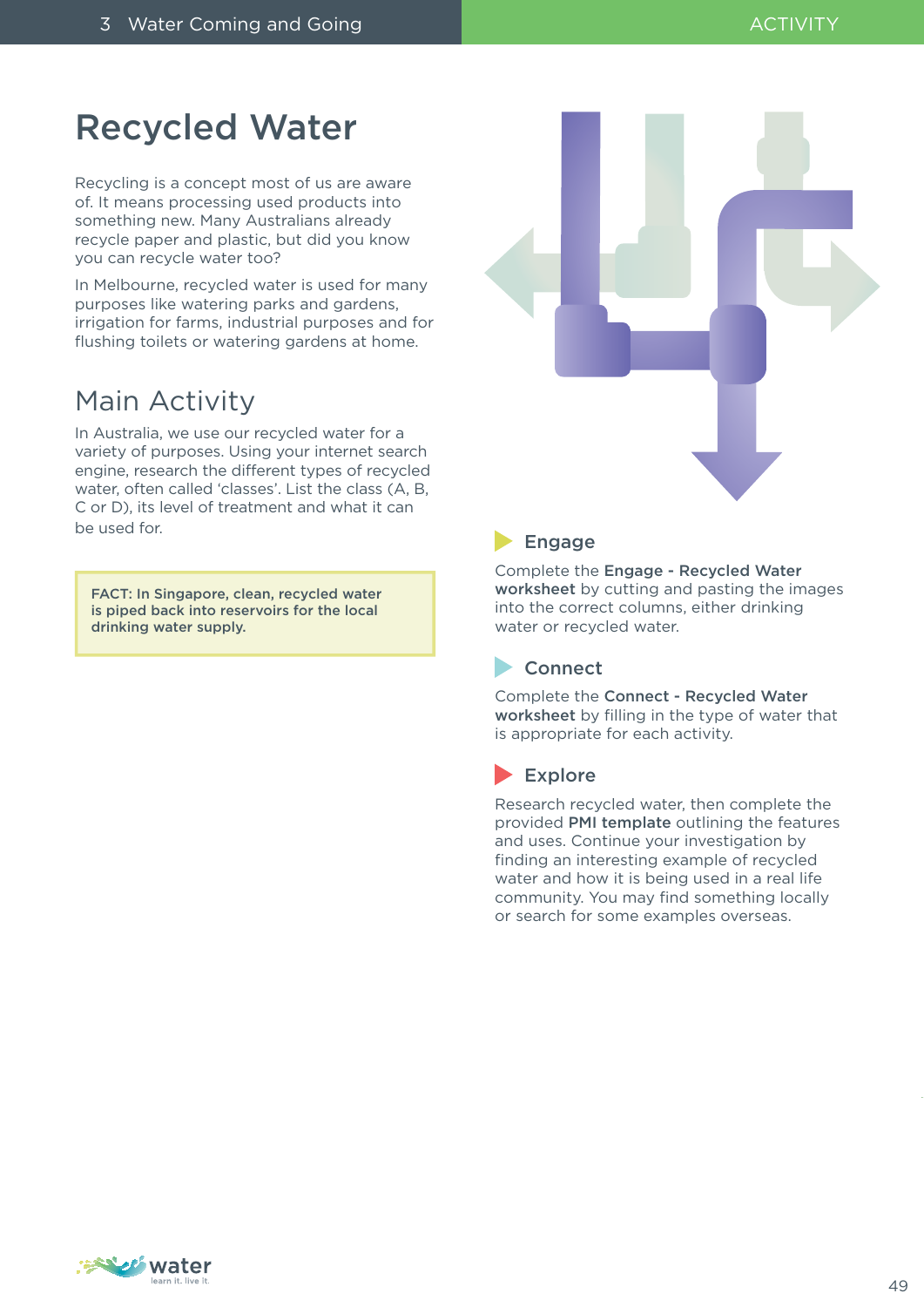# Engage – Recycled Water

Which type of water is best used for each of these activities? Colour, cut and paste the pictures into the correct column. You may like to enlarge this sheet to A3 to make cutting and colouring in easier.

| Drinking Water from Reservoirs   | Recycled Water                                               |
|----------------------------------|--------------------------------------------------------------|
|                                  |                                                              |
|                                  |                                                              |
|                                  |                                                              |
|                                  |                                                              |
|                                  |                                                              |
|                                  |                                                              |
|                                  |                                                              |
|                                  |                                                              |
|                                  |                                                              |
|                                  |                                                              |
|                                  |                                                              |
|                                  |                                                              |
|                                  |                                                              |
|                                  |                                                              |
| $\searrow$<br>$\rightleftarrows$ | 判<br>$\overline{\alpha}$                                     |
| $\mathscr{W}^{\circ}$            | S                                                            |
| $\Delta\%$                       |                                                              |
| $\bullet$<br>سكم<br>۰<br>ص       |                                                              |
| IJ                               | Jobo<br>Jobo<br>$\bullet$<br>PO.<br>$\overline{Q}$<br>ਭ<br>Q |
| П                                | $\bullet$<br>٠<br>$\mathcal{Q}$<br>ſ<br>Ω<br>◐               |
| ست                               | <b>SP</b><br>10000<br>ィ                                      |
|                                  | Water                                                        |

50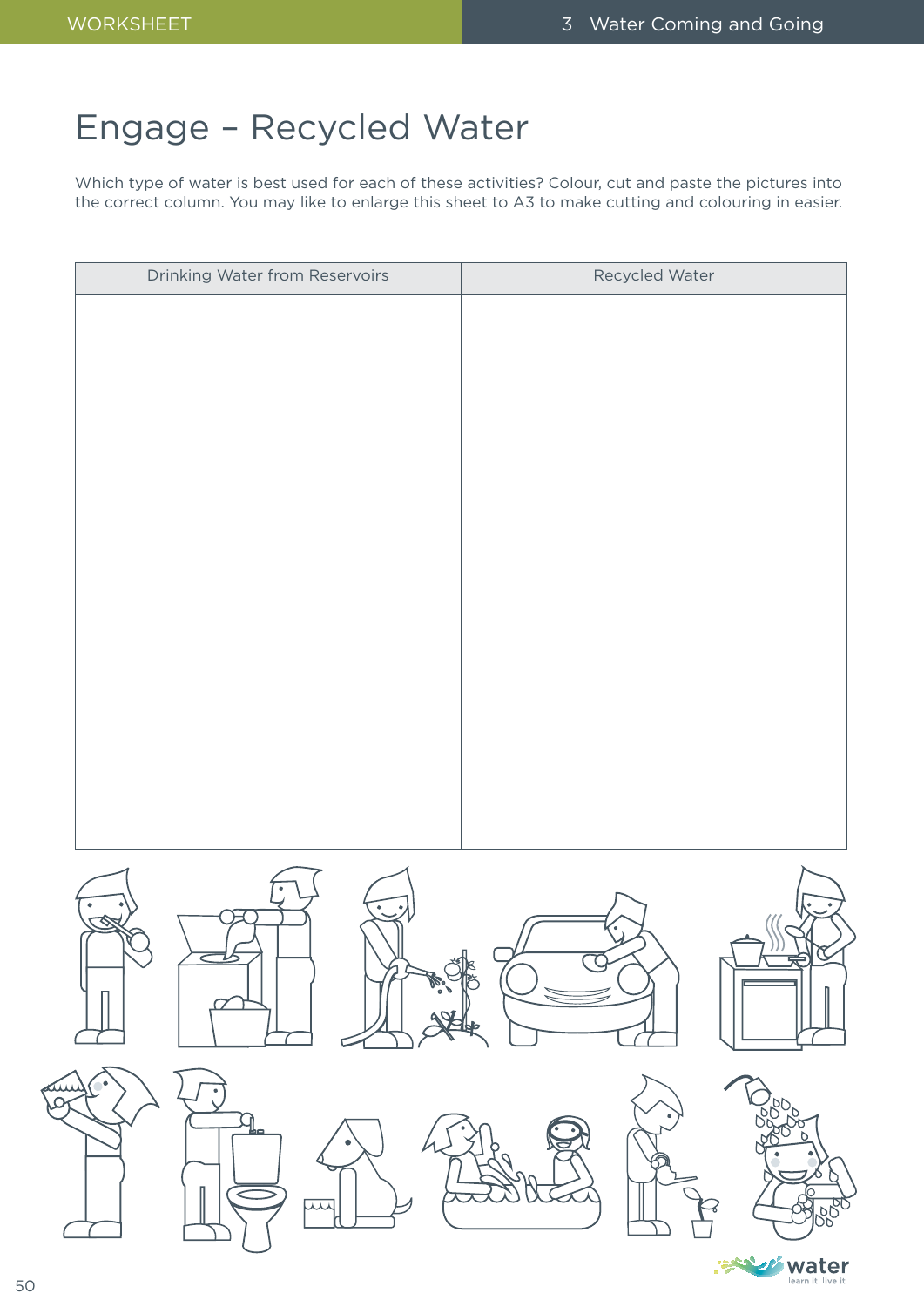## Connect – Recycled Water

Which type of water is best used for each of these activities? (In the water industry this is sometimes called 'fit for purpose'.) Water uses include: drinking water (from the tap), seawater, tank water or recycled water). Colour in the pictures, then write your answer in the columns below. *Hint: there might be more than one for each!*